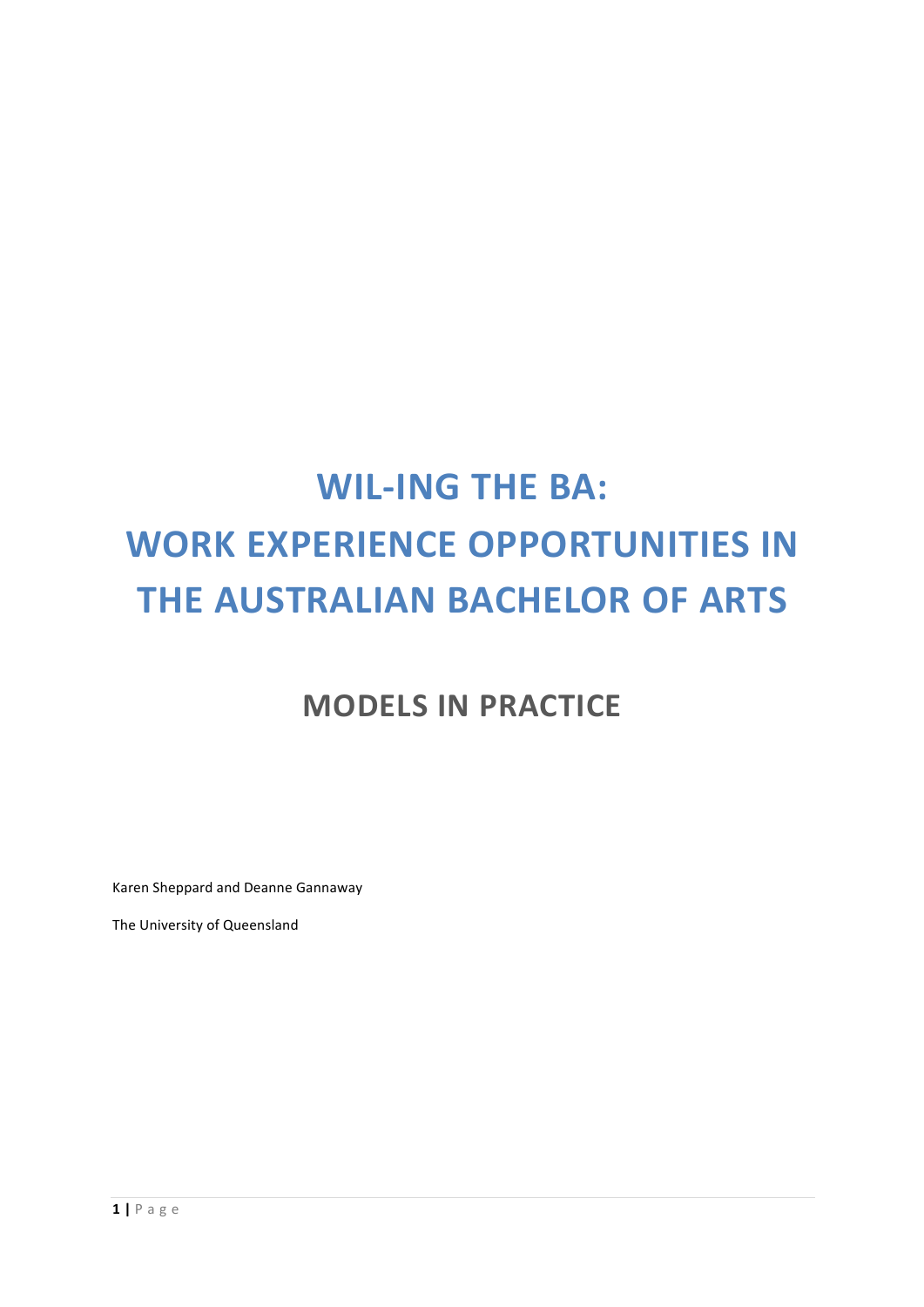# **ACKNOWLEDGEMENTS**

Support for the production of this report has been provided by the Australian Government Department of Education and Training. The views expressed in this report do not necessarily reflect the views of the Australian Government Department of Education and Training.



With the exception of the Commonwealth Coat of Arms, and where otherwise noted, all material presented in this document is provided under Creative Commons Attribution-ShareAlike 4.0 International License creativecommons/4.0/liscense

The details of the relevant licence conditions are available on the Creative Commons website (accessible using the links provided) as is the full legal code for the Creative Commons Attribution-ShareAlike 4.0 International License creativecommons/4.0/legalcode

This project was conducted with the support from the Australasian Council of Deans of Arts, Social Sciences and Humanities (DASSH)



The project team gratefully acknowledges the contributions of:

- academic and administrative staff across Australia who contributed data, verified the resulting datasets and provided commentary across the life of this project;
- participants in the various fora who provided critical feedback, particularly those from within Australia, Canada and New Zealand; and
- student partners who provided valuable insights and perspectives at various stages of the project.

#### This work can be cited as:

Sheppard, K. & Gannaway, D. & (2016). *WIL-ing the BA: Work experience opportunities in the Australian Bachelor of Arts - Models in Practice* Brisbane: University of Queensland. Available online at: www.hassfutures.org and www.dassh.edu.au

ISBN 978-0-9946249-1-8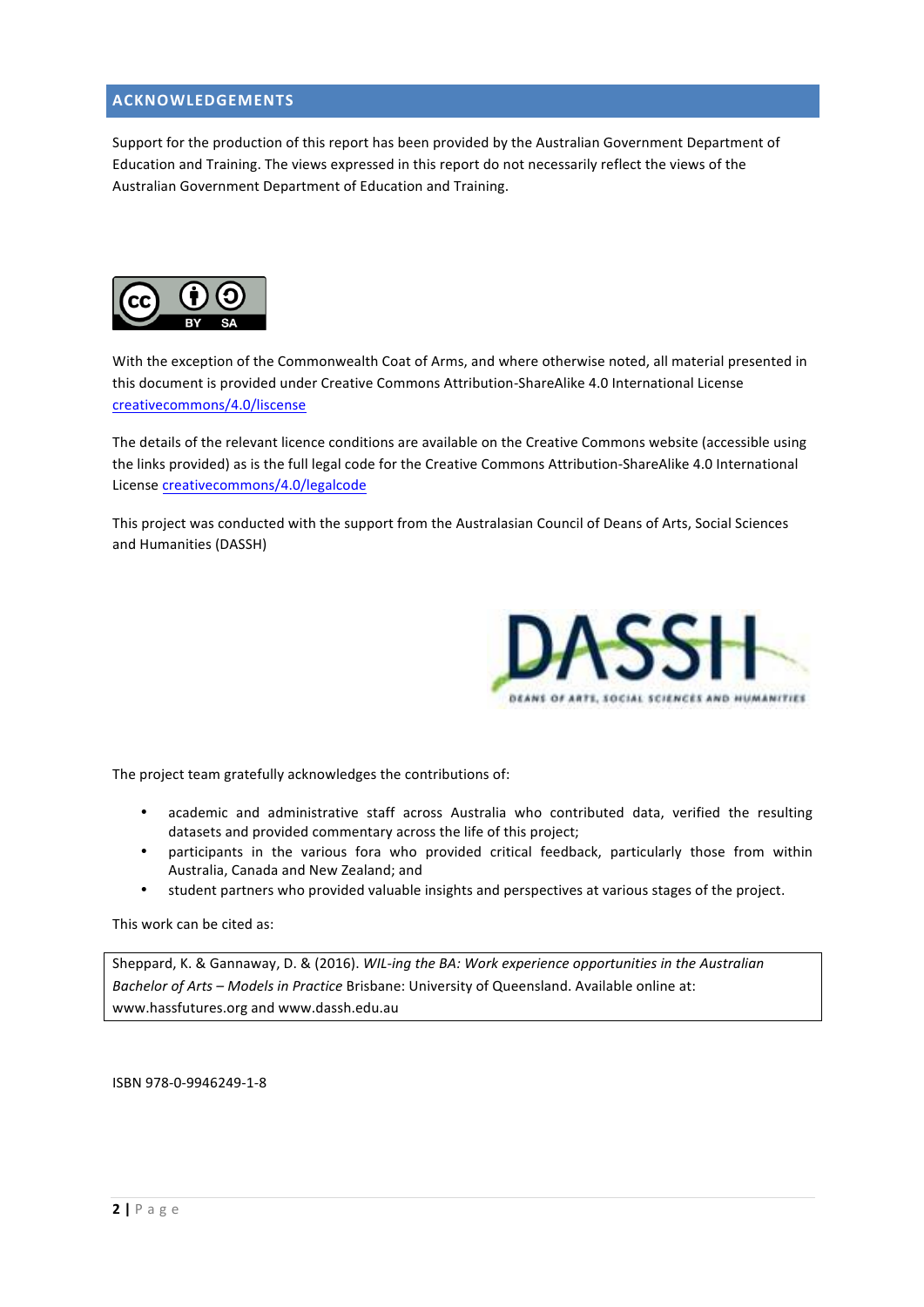# TABLE OF CONTENTS

| Extract describing "FOAR300 - Participation and Community Engagement in Arts" 14 |  |
|----------------------------------------------------------------------------------|--|
|                                                                                  |  |
|                                                                                  |  |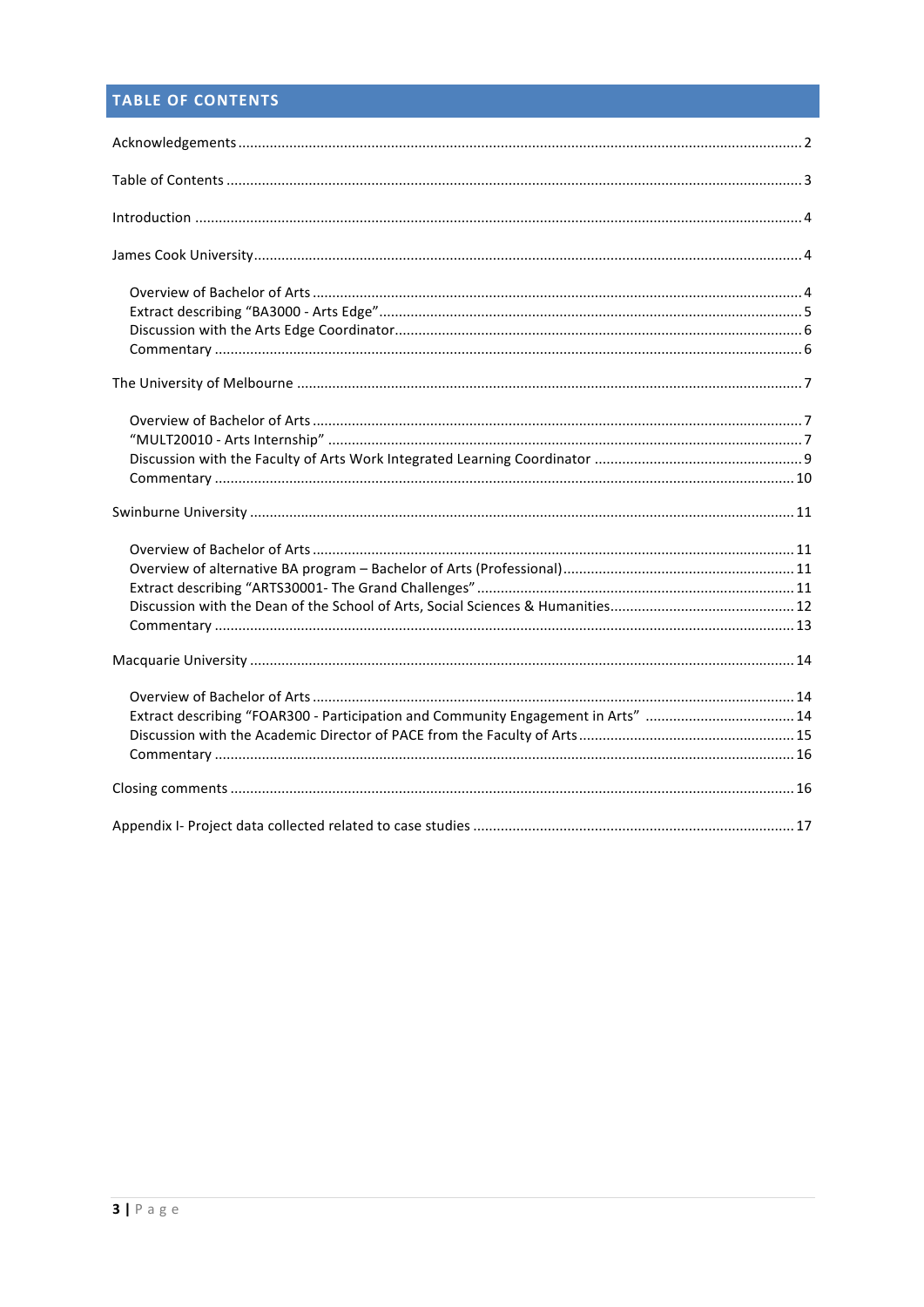# **INTRODUCTION**

These cases emerged from requests for more detailed current examples that went beyond the data collected as part of the standard survey of Work Integrated Learning (WIL) activities. All Bachelor of Arts (BA) programs identified in 2016 as offering WIL units of study within their programs were subjected to a desktop survey. Data were collected in the categories illustrated in Appendix 1. Coordinators or equivalent verified the data collected and data were subjected to further analysis.

The cases included in this report were selected from a range of different types of universities. Each case was an example of where WIL was operating at a program level; that is, the WIL was either a compulsory part of the program or was considered a culminating experience. In addition to providing examples of what might be considered transformational WIL experiences for BA students, the cases also provide key insights into lessons learnt in developing and implementing such units. These are not the only examples of WIL in the BA and there are many other programs providing WIL experiences across Australia (see WIL in BA data set and summary report). They are, however, indicative of the direction WIL in the BA seems to be going.

Each case provides an overview of the information available from the institution websites related to the BA as a whole and the unit of study. Each case is followed by observations arising from a telephone conversation with the coordinators/conveners for each of the units. The discussions were semi-structured interviews. First, questions were asked around the planned, the enacted and the experienced curriculum. Discussions then centred on the successes and the challenges of implementing the unit of study and how the institution was modifying the experiences to meet the needs of students. A final commentary section provides further insight into the work being carried out at an institutional level.

# **JAMES COOK UNIVERSITY**

# OVERVIEW OF BACHELOR OF ARTS**<sup>1</sup>**

*JCU* graduates are committed to lifelong learning, intellectual development, and to the display of exemplary *personal, professional and ethical standards. They have a sense of their place in the tropics and are charged* with professional, community, and environmental responsibility. JCU graduates appreciate the need to *embrace and be acquainted with the Aboriginal and Torres Strait Islander Peoples of Australia. They are committed to reconciliation, diversity and sustainability. They exhibit a willingness to lead and to contribute to* the intellectual, environmental, cultural, economic and social challenges of regional, national, and international *communities of the tropics.*

#### *Learning outcomes:*

 

*On successful completion of the Bachelor of Arts, graduates will be able to:* 

- Demonstrate a broad and coherent body of knowledge with depth in the underlying principles and *concepts of at least one discipline of the Arts, Languages or Social Sciences;*
- Integrate knowledge of the diversity of cultures and peoples, their differences and commonalities, especially with respect to Indigenous cultures and peoples;
- Appraise the place and role of Australia and Singapore in the Asia-Pacific region and the tropics *worldwide;*

<sup>&</sup>lt;sup>1</sup> Data accessed 19/10/2016 James Cook University website https://www.jcu.edu.au/courses-andstudy/courses/bachelor-of-arts-bachelor-of-business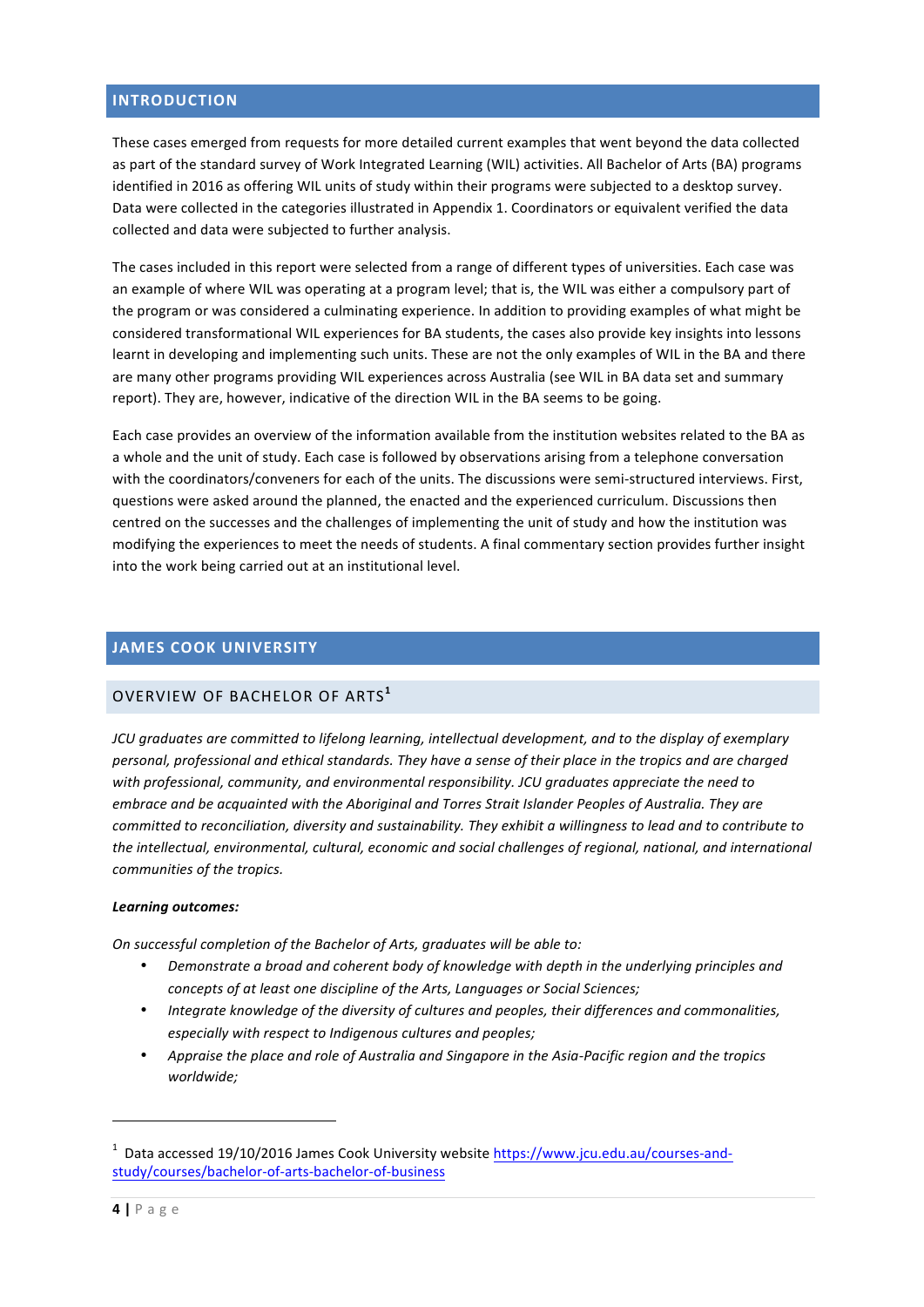- *Review critically, analyse, consolidate and synthesise information, claims, and evidence;*
- Apply critical thinking, independent *judgement, intercultural sensitivity, and national, regional and global perspectives, to identify and solve problems in at least one discipline of the Arts, Languages or Social Sciences;*
- Present a clear and coherent exposition of knowledge and ideas, through proficiency in written and spoken English language and numeracy, appropriate to their audience and in a range of modes and *media;*
- Demonstrate capacity for reflection, planning, ethical decision-making and interdisciplinary team work *in diverse contexts of community engagement, professional work and/or scholarship; and*
- *Identify and have potential to act and reflect upon opportunities for lifelong learning and career development.*

# EXTRACT DESCRIBING "BA3000 - ARTS EDGE"

#### **Core** capstone subject<sup>2</sup>

This subject is the core capstone subject of the Bachelor of Arts course. Students will synthesise and integrate their learning across their BA studies. Students will look to their futures as employees, thinkers, leaders and *global citizens.* A range of individual and collaborative activities will allow students to demonstrate initiative, resourcefulness, imagination, innovation, scepticism and critical engagement with the grand challenges facing *people and societies of the tropics.*

#### *Learning Outcomes*

- demonstrate high level oral and written communication skills and media literacies;
- reflect on, integrate and document knowledge and skills acquired in the Bachelor of Arts;
- apply knowledge and skills to identify and address the ways in which learning from major areas of study enables employability in various forms;
- experience and reflect on the importance of collaboration and team work in various fields of *employment;*
- plan, and execute a high quality research and/or creative capstone project appropriate to their major; *reflect* on and integrate life-long learning knowledge and skills acquired during the students studies that will enhance their adaptability in fast-changing professional environments.

|                | Assumed Knowledge: Students have successfully completed at least 48 credit points at levels 1, 2 and 3 of<br>tertiary study                                        |
|----------------|--------------------------------------------------------------------------------------------------------------------------------------------------------------------|
| Prerequisites: | Restricted to students enrolled in the final year of a Bachelor of Arts and who have<br>successfully completed 48 credit points at level 1 and 2 of tertiary study |
| Contact hours: | 39 hours workshops/Seminars - 13wks x 3 hr block workshops                                                                                                         |
| Assessment:    | Presentations (30%); assignments (40%); engagement in reflective practices, group<br>discussions and exercises (30%).                                              |

 

 $2$  Data accessed 19/10/2016 James Cook University websitehttps://secure.jcu.edu.au/app/studyfinder/?subject=BA3000#content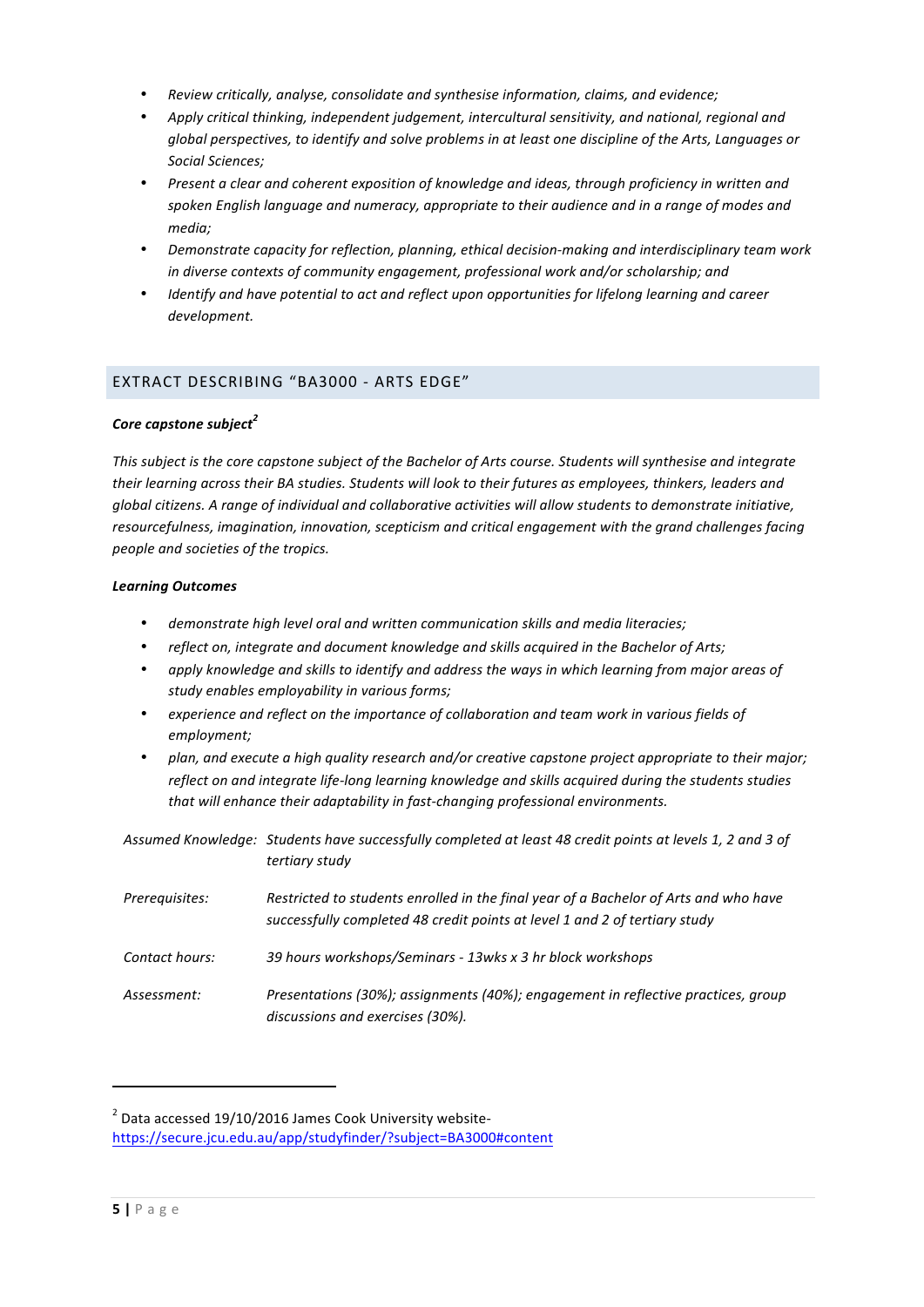# DISCUSSION WITH THE ARTS EDGE COORDINATOR

In 2016, the unit of study was restructured in response to feedback from students. The coordinator commented that the changes had done much to alter the poor perception of the unit developed over time with mature age students. The key issue was the focus on developing career skills. The rationale for change was that many of the students enrolled in the course already had an acceptable level of "job" skills and therefore felt the focus on employability skills superfluous to their needs. The restructure reduced the number of assessments and the unit was reorganised to accommodate two streams: research and career. The newly introduced research stream met the needs of the mature age students in a more direct way. The unit is available in the Townsville and Cairns campuses and via external modes of delivery. The Singapore campus also offers the unit and it is received favourably by the cohorts that have completed it on the Singapore campus.

The coordinator made the following observation:

The course is designed as a capstone for students to examine what they have done, identify gaps in *their knowledge and to rectify these gaps before they leave; it was designed to help them build a* professional identity. The annual showcase conference provides a way to identify what they have got *from their degree, self-reflection, realising everything they have learnt, and how they are equipped* with many skills that can be applied in the real world.

# COMMENTARY

The unit has been running since 2012 under this name. Graduate qualities were included in 2012 - 2013 in addition to learning outcomes. The original version included lectures. There have been a number of changes in description over the years. The unit has also been the subject of academic papers. For example, a paper presented at ACEN in 2012 focused on the development of the core curriculum and capstone units (http://acen.edu.au/2012conference/wp-content/uploads/2012/11/117\_Rounding-the-edge.pdf). The program has been described in an international project outlining the benefits of Arts and Humanities to the 21<sup>st</sup> century workplace http://ah21cw.com/2014/12/on-the-edge-of-unemployment-and-the-liberal-arts-thearts-edge-program-at-james-cook-university-in-queensland-australia/. There are also several examples of student presentations on their learning outcomes available on the internet, e.g. https://www.youtube.com/watch?v=kkQCsu9zjzE

The unit exemplifies the complex nature of attempting to provide a WIL experience in the BA. On one hand it can meet the needs of the students in a useful and potentially transformative way; on the other hand it can be met with rejection, from staff and students alike. Navigating these complexities is a difficult and time consuming exercise, one that requires careful acknowledgement of the different contexts of students and campuses.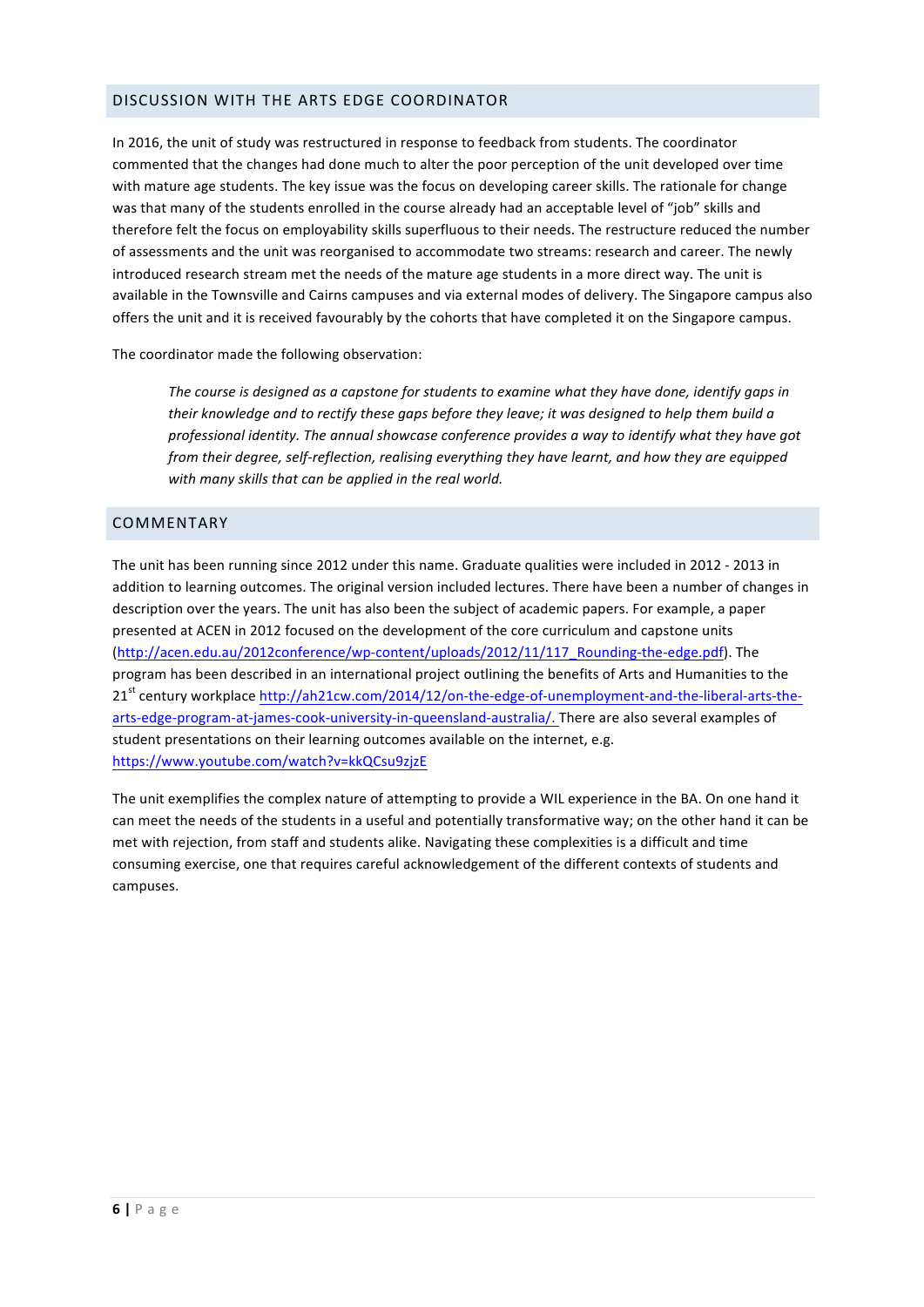# **THE UNIVERSITY OF MELBOURNE**

#### OVERVIEW OF BACHELOR OF ARTS

*3 years full time (part-time study options available)*

#### *Key features of the BA<sup>3</sup>*

Kickstart your inspiring and flexible career at University of Melbourne with our Bachelor of Arts – it's one of Australia's most popular degrees. Ranked #1 in Australia and #18 in the world for English Language and Literature (QS World University Rankings by Subject 2016)

*More than 30 areas of specialisation available, including languages, psychology, economics and media and communications*

Teaching and research excellence from internationally renowned researchers and leading practitioners in their *fields*

*Most popular degree in Victoria (Victorian Tertiary Admissions Centre 2015)* 

• *Flexibility*

Our innovative and flexible curriculum lets you tailor your degree to match your interests and career *goals.*

• *Choice*

Choose your areas of specialisation from more than 30 study areas, including languages, history, *psychology, economics, and media and communications.*

- *Diverse opportunities* Access diverse career opportunities by gaining vital skills that are transferable across industries and professions, including communication, teamwork and research.
- *Aim higher* By enrolling in one of Australia's most popular degrees, you will be surrounded by other high-achieving students from around the world, which will help you take on new challenges and push yourself to a *higher level.*
- *Global citizenship* Develop an international perspective through cultural and language study, and enjoy opportunities to *study overseas.*

# "MULT20010 - ARTS INTERNSHIP" **4**

 

This subject involves completion of an 80-100 hour work placement integrating academic learning, employability skills and attributes and an improved knowledge of organisations, workplace culture and career pathways. The placement is supplemented by pre- and post-placement classes, including a compulsory *placement induction in Week 1 and compulsory pre-placement sessions in Weeks 2 &3, designed to introduce* workplace culture and strategies for developing, identifying and articulating employability skills and attributes and linking them to employer requirements. The placement should draw on specific discipline skills associated with the course of enrolment. Pre-placement seminars will also include career development and planning, self*assessment, reflexivity and professional skills.*

<sup>&</sup>lt;sup>3</sup> Data accessed 19/10/2016 University of Melbourne https://coursesearch.unimelb.edu.au/undergrad/1500bachelor-of-arts 

 $<sup>4</sup>$  Data accessed 19/10/2016 University of Melbourne website</sup> https://handbook.unimelb.edu.au/view/current/MULT20010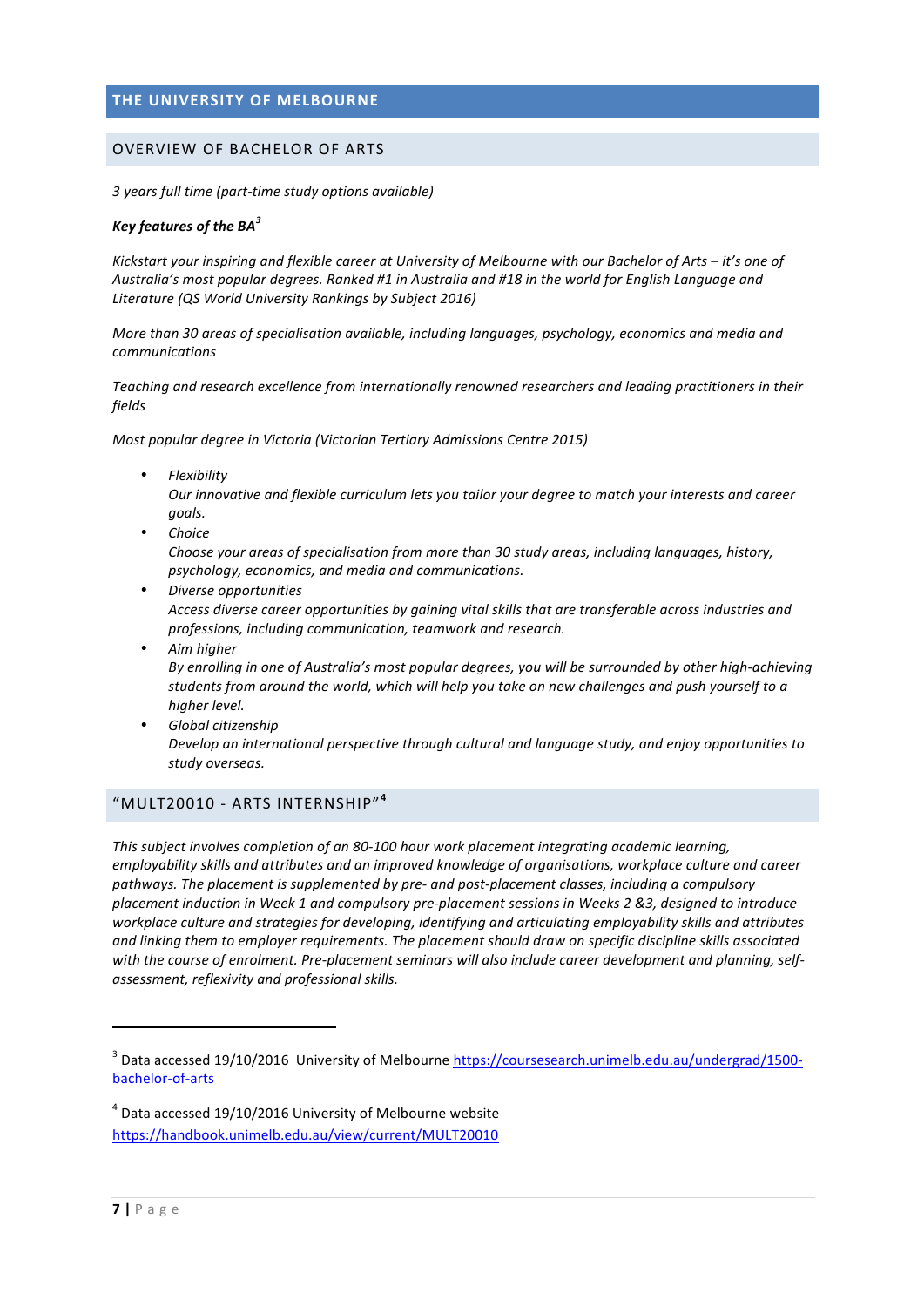Students are responsible for identifying a suitable work placement, by Week 1 of semester, with support from *Student Programs staff. In the semester prior to your placement you should attend Melbourne Careers Centre's employment preparation seminars and workshops and access other careers resources to help you to identify* potential host organisations (http://www.services.unimelb.edu.au/careers/). You will need to commence your *approaches to organisations at least 4 weeks before the placement. More information is available in the Subject Guide. Placements must be approved by the Coordinator. If you have problems finding a placement you should contact the subject co-ordinator.*

*On* completion of the subject, students will have completed and reported on a course-related project in a workplace. They will also have enhanced employability skills including communication, interpersonal, analytical and problem-solving, organisational and time-management, and an understanding of career planning and *professional development.*

#### *Learning outcomes*

Students who complete this subject will:

- *Illustrate a general understanding of the concepts and principles of career development planning theory and practice;*
- *Demonstrate an independent approach to learning and knowledge;*
- *Identify* and articulate their knowledge and skills and apply them to relevant organisational contexts *and work-settings;*
- Produce original work in an appropriate format which demonstrates analytical, research and problem*solving skills;*
- *Reflect* on the process and output of a work project/placement to articulate their academic and career development learning from the experience;
- *Contribute as a member of a team.*

#### *Assessment*

- 1,500 word career case-study based on an interview with an employee in your placement organisation *30% due mid-semester;*
- Team-focused activity: 20 minute group presentation on a work-related or discipline specific topic 20% *(to be presented in weeks 10, 11 & 12 classes);*
- 2,000 word reflective essay based on classroom and placement learnings 50% due at the start of the *examination period;*
- *80 hours of satisfactory work placement (hurdle);*
- 100% attendance at seminars (hurdle).

*Other internship like subjects...* 

- MULT30019 Arts Internship -This subject involves completion of an 80-100 hour work placement integrating academic learning, employability skills and attributes and an improved knowledge of *organisations, workplace culture and career pathways. The placement is supplemented...*
- MULT20012 Community Volunteering for Change-This subject will provide an understanding of the *community sector and community development through a substantial volunteer experience. The aims* of this subject are to enable you to undertake and report on a community-based project, gain...
- *MULT30020 Community Volunteering for Change-This subject will provide an understanding of the community sector and community development through a substantial volunteer experience. The aims of this subject are to enable you to undertake and report on a community-based project, gain...*
- *MULT20014 Community Volunteering for Change-Global-This subject will provide an understanding of* the community sector and community development through a substantial volunteer experience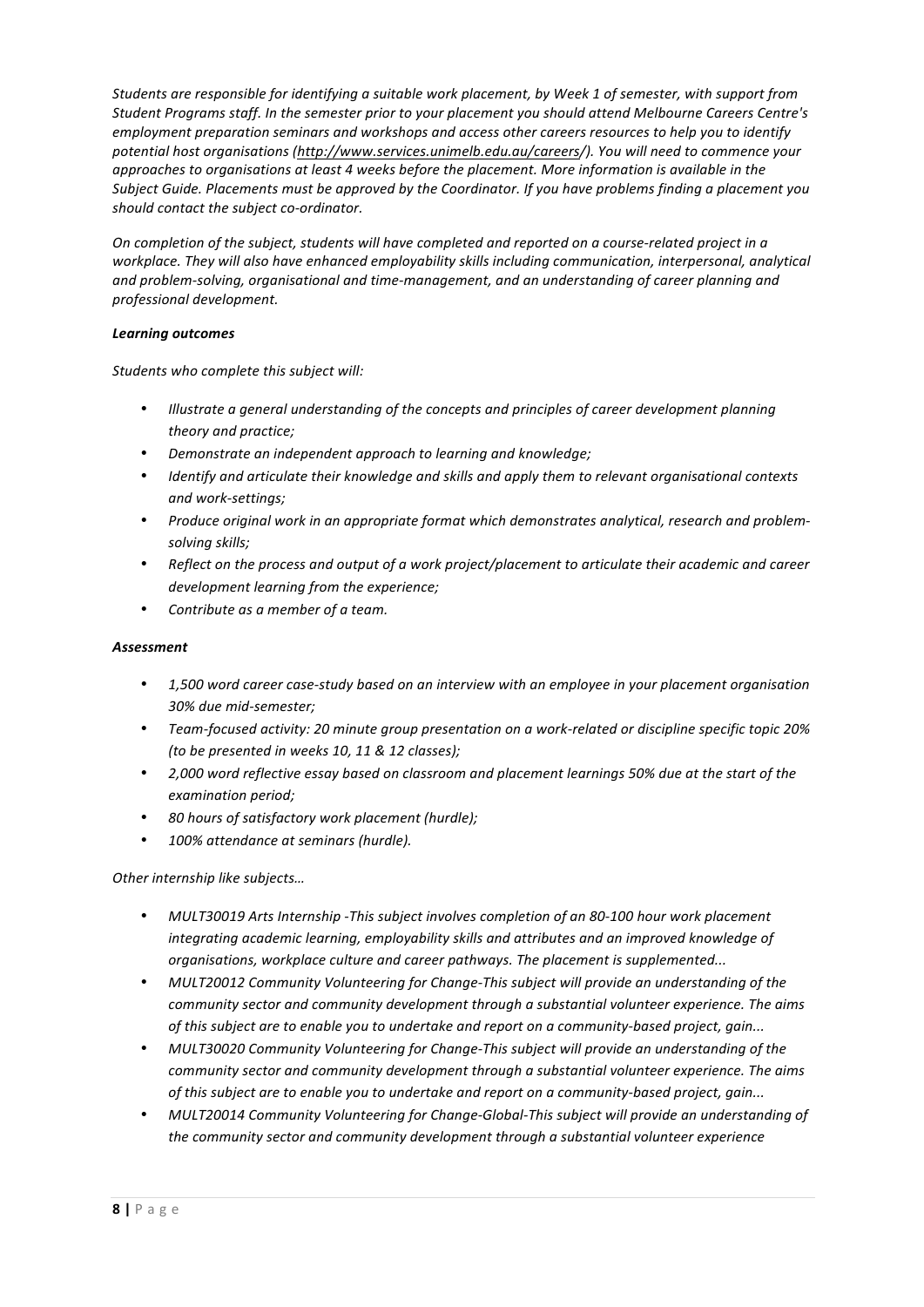abroad. Students have the opportunity to undertake a placement of 80-100 hours with a not-for*profit...*

- MULT30021 Community Volunteering for Change-Global-This subject will provide an understanding of the community sector and community development through a substantial volunteer experience abroad. Students have the opportunity to undertake a placement of 80-100 hours with a not-for*profit...*
- *POLS30001 Parliamentary Internship-In this subject students will have active experience working for a Member of the Victorian Parliament (MP) in the settings of Parliament, the Parliamentary Library, Parliamentary Offices and electorate offices. Each student will complete a...*
- *POLS30002 Public Affairs Internship (Int. Students)-In this subject students will have active experience* working for a senior person with a policy-making and / or management role in the organisation in which they are placed. The central task will be to complete a policy report or professional...
- *POLS30003 Public Affairs Internship-In this subject students will have active experience working for a* senior person with a policy-making and / or management role in the organisation in which they are placed. The central task will be to complete a policy report or professional...
- *SOCI30005 Sociology Internship*

# DISCUSSION WITH THE FACULTY OF ARTS WORK INTEGRATED LEARNING COORDINATOR

The academic responsible for the WIL processes and course development/monitoring was highly experienced and had been developing these programs over a number of years. She provided insight into the different outcomes of the programs across the institution. The coordinator also made transparent the amount of work required to ensure a positive outcome for all students. She suggested that that one to one interaction with students at an institutional level was a significant part of providing a successful experience for the student. She also suggested that more regular contact with students on a needs basis was also sometimes necessary. Following this up the coordinator spoke of the need to develop the skills to "negotiate the real world of work", to "understand that adjustments have to be made to navigate this world" and to "understand how to analyse *organisational structures and the people that inhabit them, alongside of analysing self and one's place in the world*". The units of work were designed to achieve these aims by:

- Including a number of planned interactions between students and staff over the course of the WIL experience. The coordinator inserted contact points into the process at the beginning, the middle and the end of the experience.
- Providing a selection of different opportunities for students to access.
- Expanding the options for WIL each year to accommodate the needs of a diverse student population.

She gave an example of a recently developed pilot project being implemented in Semester 2, 2016 called 30001 Industry Projects. It is designed to give students a WIL experience within the university. The projects are campus based but driven by industry needs. Small groups of students work together on real life issues with industry partners. The project work models "real" work, professionalising the notion of group work in a work situation. The student partners have to shape a proposal and concept and then present it to the industry partners. If they are successful they then move forward and complete the project. As the program was in its early stages there were no specific outcomes yet, however initial reports had been positive, particularly for students who struggled to look outside the institution for work like experiences.

When asked to articulate what WIL in the BA might provide or what the BA might look like articulated in WIL the coordinator's perspective was that BA students are exposed to an open structure whereas traditional WIL opportunities are highly structured and organised experiences. Placing a traditional (or non-traditional) WIL experience into a less structured BA experience opens students up to new ways of thinking. This exposure allows students to develop the capability to translate the learning from their HASS experiences into multiple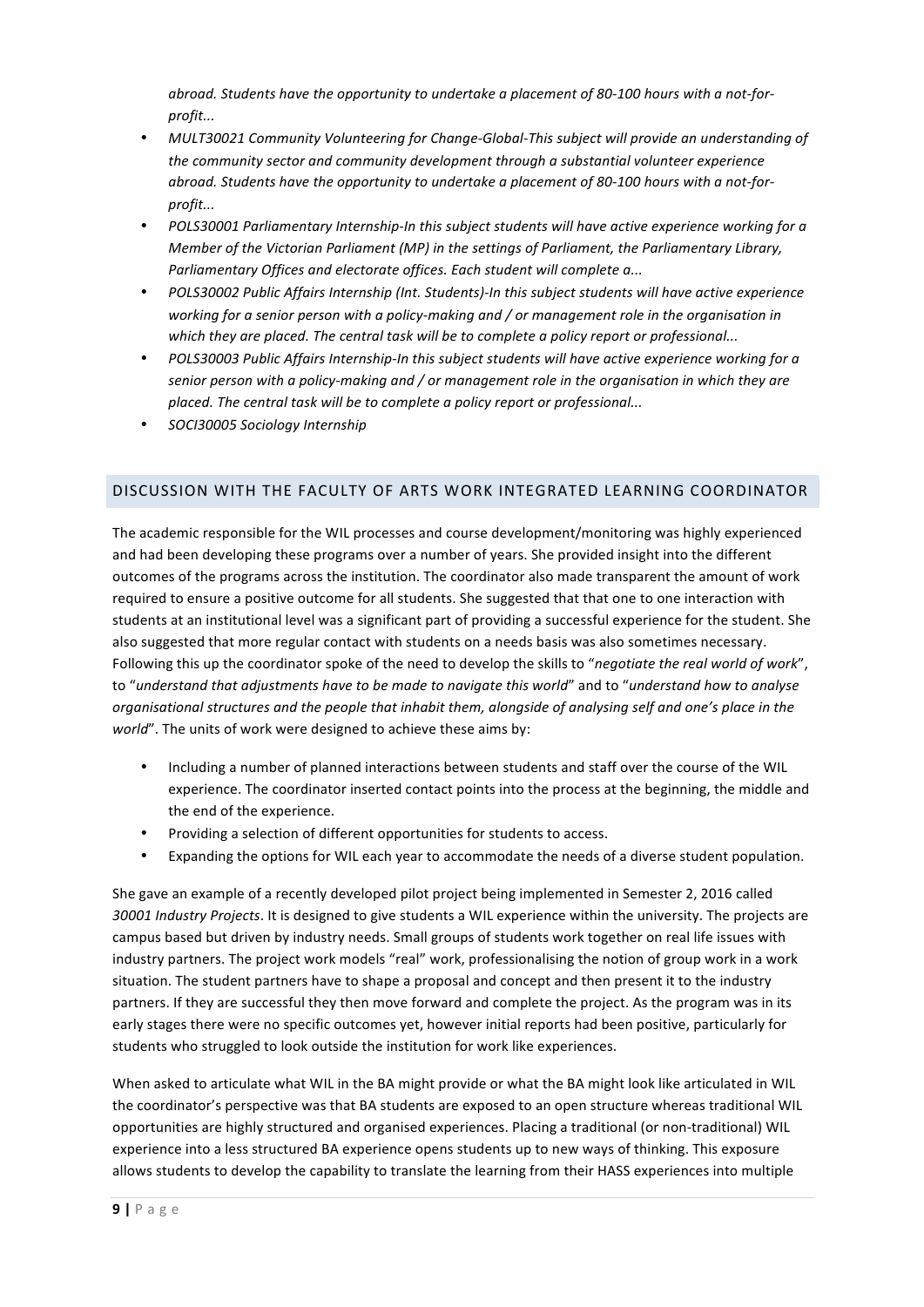professional opportunities. What she went on to say was that the humanities enabled students to see that there were different ways to accomplish the same outcome and that BA graduates have to be more alert to the possibilities and be flexible when understanding the world of work.

# COMMENTARY

An institutional (or perhaps faculty) commitment to providing a WIL experience to students is indicated by:

- The number of opportunities and diversity of experiences available;
- The presence of a named coordinator of processes based within the faculty;
- Continuing improvement of the processes as evidenced by the pilot project designed to deliver a WIL experience in an innovative way to a more diverse group of students; and
- The espoused view of the need to be flexible and fluid in order to make adjustments quickly in response to students needs.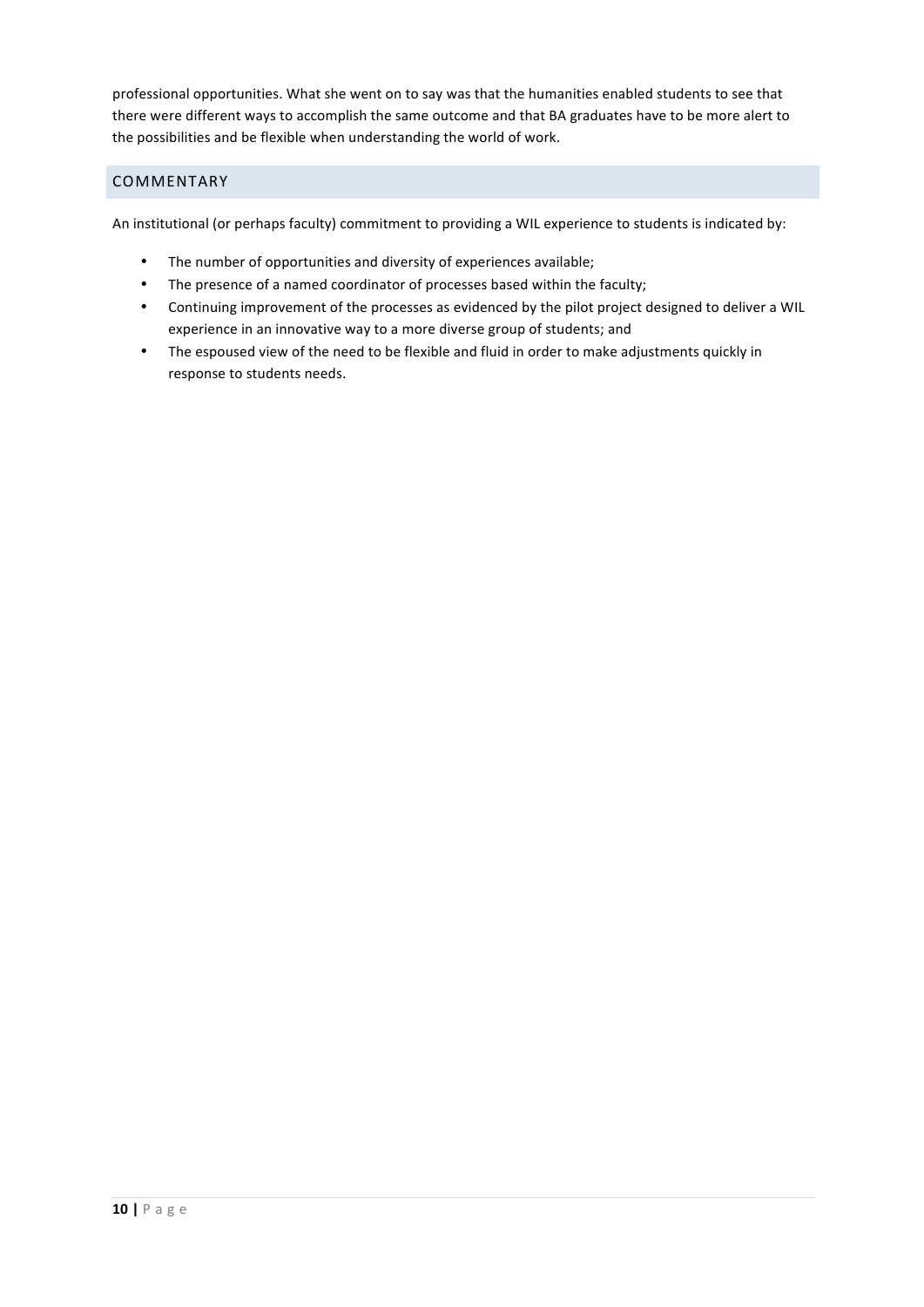# **SWINBURNE UNIVERSITY**

# OVERVIEW OF BACHELOR OF ARTS**<sup>5</sup>**

The Bachelor of Arts offers students a unique range of interdisciplinary skills. Students develop their capacity *for* critical analysis, creativity and problem-solving, as well as a thorough understanding of the relationship *between theory, research and practice. They choose from a wide range of major study areas, equipping them* for diverse careers in areas such as media, management, finance, education and government.

A key component of the degree is the Grand Challenges final-year project. Conducted in collaboration with the Swinburne Institute of Social Research, the project fosters team-based research activity and challenges students to go beyond the comfort of discipline boundaries. Students develop valuable collaborative skills as they research innovative solutions to contemporary issues facing society. The course offers students lifelong *learning skills with a global and multidisciplinary awareness.* 

# OVERVIEW OF ALTERNATIVE BA PROGRAM – BACHELOR OF ARTS (PROFESSIONAL) $^6$

The Bachelor of Arts (Professional) is designed to foster students' individual development and allow them to *develop* research and analytical skills that can be applied to a range of situations. Arts students learn how to gather, synthesise and assess information, how to conceptualise issues and how to express themselves *effectively, both orally and in writing. It is also intended to develop interdisciplinarity and collaboration.* 

The professional industry-linked component provides students with the opportunity to gain awareness, *experience, and links to industry, whilst enabling them to apply their knowledge, techniques and skills to solve industry-related problems. This option is intended for students who wish to focus on a particular area of their career or consultancy.*

# EXTRACT DESCRIBING "ARTS30001- THE GRAND CHALLENGES"  $\overline{ }$

#### *Aims and objectives*

 

The Grand Challenges, which focusses on some of the most important challenges facing humanity in the 21st Century, aims to provide Bachelor of Arts, Bachelor of Journalism and Bachelor of International Studies *students with:*

- $^6$  Data accessed 19/10/2016 Swinburne University website http://www.swinburne.edu.au/study/course/bachelor-of-arts-professional/
- $^7$  Data accessed 19/10/2016 Swinburne University website http://www.swinburne.edu.au/study/courses/units/The-Grand-Challenges-ART30001/local

 $<sup>5</sup>$  Data accessed 19/10/2016 Swinburne University website</sup> http://www.swinburne.edu.au/study/course/bachelor-of-arts/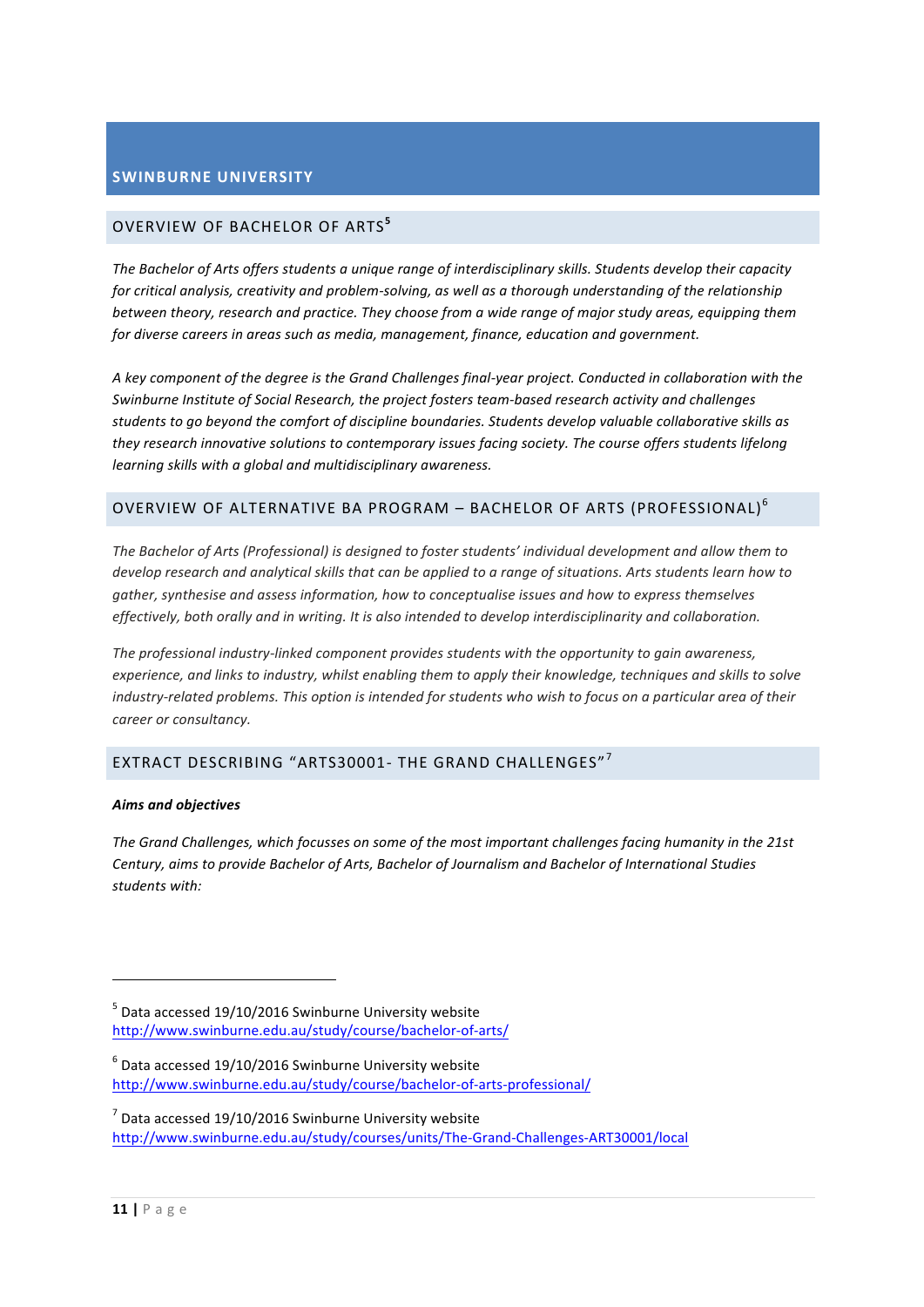- A distinctive learning experience, offering students the opportunity to work with other students and academic staff across a range of humanities and social science disciplines, on a project responding to one of the major social, cultural and economic challenges of the 21st century
- *Skills and demonstrated capability in interdisciplinary, project-based analysis and problem-solving*
- *Skills and demonstrated capability in teamwork*
- Skills and demonstrated capability in communicating scholarship and knowledge across disciplines and *to a wider audience.*

After successfully completing this unit, students will be able to:

- 1. Systematically review, critically evaluate, and apply research from a variety of sources to inform *students' knowledge and conceptual understandings in an interdisciplinary humanities and social sciences context*
- 2. Formulate and synthesise arguments that are fit for purpose and demonstrate an understanding of relevant theories and evidence in an interdisciplinary humanities and social science context
- 3. Generate creative solutions to complex problems in the humanities and social sciences
- 4. Appraise, integrate and apply theoretical principles in a collaborative, interdisciplinary context
- 5. Apply knowledge and skills with responsibility and accountability for students' own learning and *practice, individually and in collaboration with others*
- 6. Interpret and communicate ideas, problems and arguments in creative ways suitable to a range of *audiences using a variety of media.*

#### *Assessment*

- *1. Individual Action Plan (10%)*
- *2. Group Presentation (10%)*
- *3. Individual Reflection (20%)*
- *4. Final Report (40%)*
- *5. Individual Reflection (20%)*

# DISCUSSION WITH THE DEAN OF THE SCHOOL OF ARTS, SOCIAL SCIENCES & HUMANITIES

In 2015, Swinburne redesigned their BA to encompass both the Grand Challenges capstone unit and the new Professional BA. The Grand Challenges is a double unit capstone which involves students working in a multidisciplinary team of about five people. The teams are asked to research in an area that is perceived as being a "grand challenge" in society. The unit of study is being facilitated through the Swinburne Institute for Social Research which ensures a multidisciplinary research focus. The unit was run in 2016 for the first time as a pilot project with a small number of students. The challenge focus was "housing". This focus could be aligned with any aspect of housing, for example, homelessness, housing affordability and access or urban renewal. This focus works particularly well in Melbourne. This initial focus can be extended to other urban challenges like transport and migration during future iterations of the unit. The focus could turn to the following critical global problems and engagement processes in the 21st century such as sustainable cities, the borderless world, digital transformations and the future of democracy

Each team works with a mentor to develop a research question, scope and brief. Each team develops a series of solutions and insight into the problem. They then write a report and present the project back to the community and stakeholders. In the future the coordinators hope to bring outside stakeholders in to provide some of the challenges.

The intended outcomes include: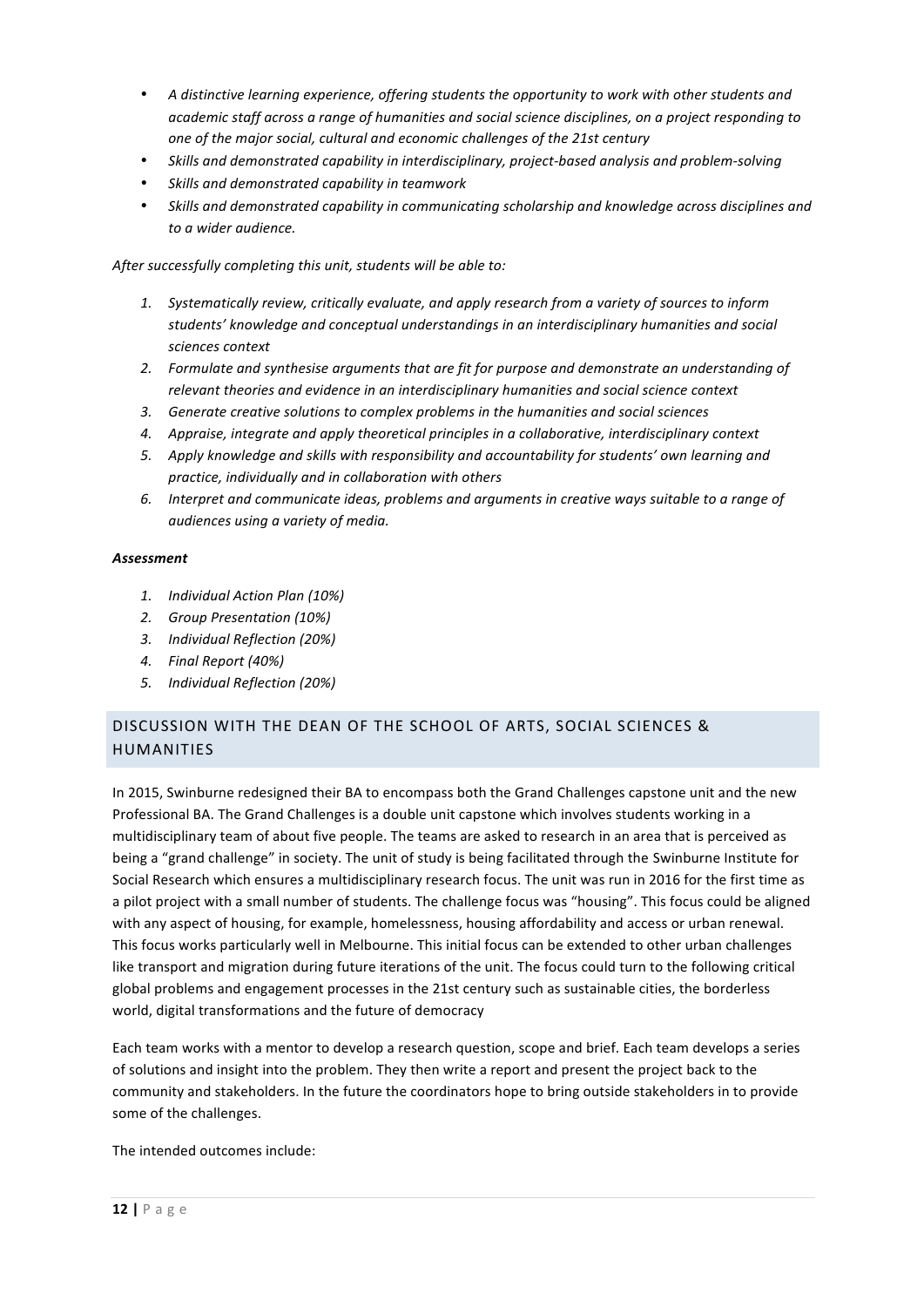- industry and end-user perspectives on the grand challenges;
- theoretical and conceptual resources for engaging with the challenges; and
- techniques for interdisciplinary collaboration.

While the pilot project is just drawing to a close, anecdotally there has been some very positive feedback from both staff and students. Over the next few years, the project will grow with potentially 300 students enrolled in the unit in 2018. The staff are looking forward to the challenge of this number of students by placing a number of strategies in place. A series of resources are currently being developed and these will be online and accessible at all times. The unit development process is a formative one which feeds back into the next stage, essentially learning as it goes.

# COMMENTARY

There are a number of issues being faced in the implementation of the capstone. The instability of staffing arrangements is perceived as a key concern as the research institute is being disestablished and staff are being redeployed into other departments in the school. Having access to these key people is seen as a strength of the Grand Challenges unit and finding appropriate alternatives may be problematic. The dean was unsure as to what might occur in the future as the staff in their current institute roles had provided teaching support across the unit of study. A further challenge is to shift the process online to cater for the increasing number of students enrolled in the course along with the provision of mentors to facilitate the process.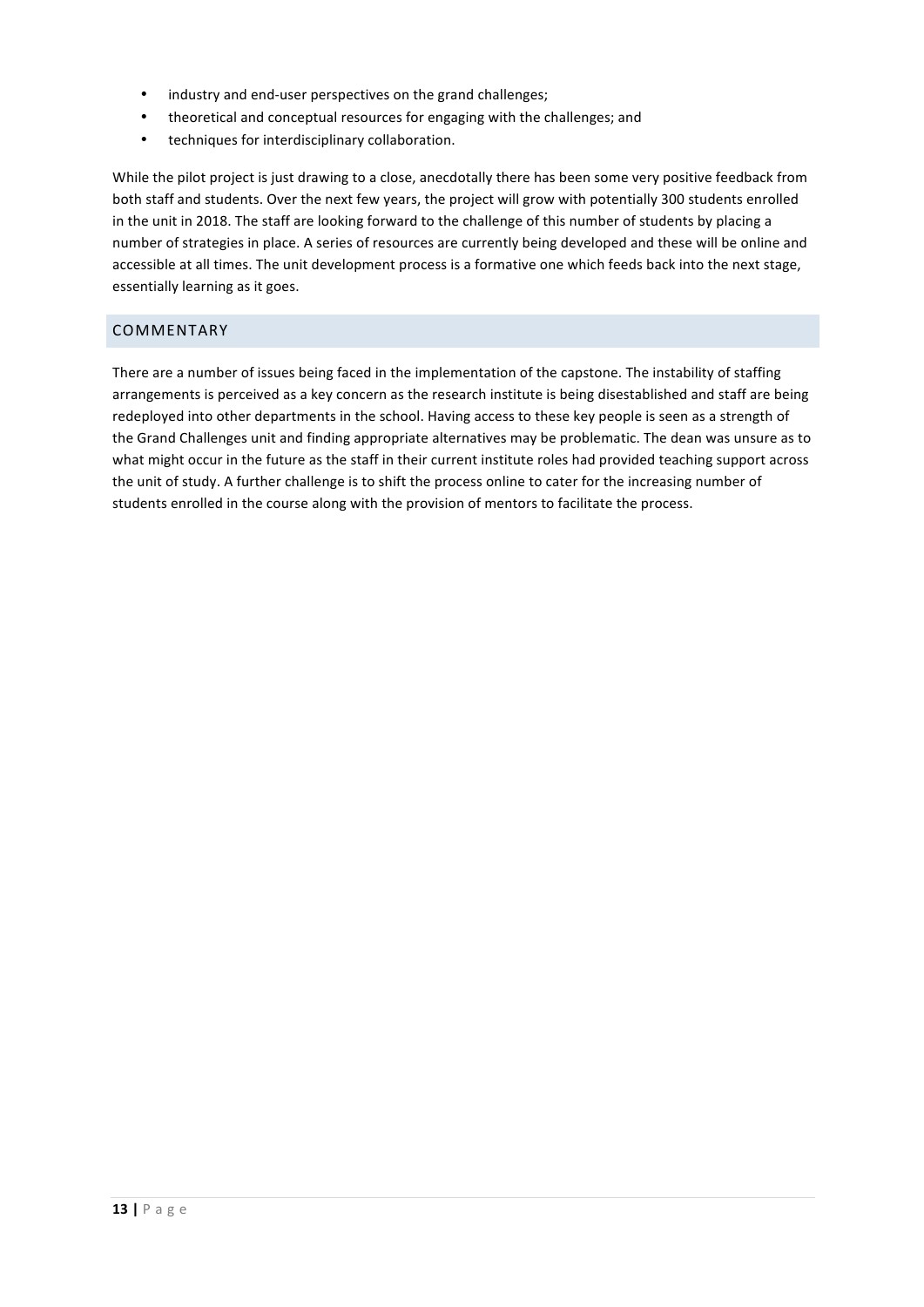# **MACQUARIE UNIVERSITY**

# OVERVIEW OF BACHELOR OF ARTS**<sup>8</sup>**

Arts graduates are highly sought after by employers because arts courses ensure you develop strong *capabilities* in a range of areas such as problem solving, research, creative thinking and communication – skills *essential for success in the 21st century workplace. Macquarie's Bachelor of Arts allows you to turn your* passion into a career by exploring your interests in depth and honing your skills and knowledge through internships, practical application and expert teaching.

*Key features:*

- No other course at Macquarie offers as much flexibility and as wide a range of units as the Bachelor of *Arts.*
- You'll be taught by active researchers, published academics, and award-winning teachers and industry *professionals.*
- You'll have the opportunity to connect with employers and communities via internships, workintegrated learning opportunities and study abroad experiences.

# EXTRACT DESCRIBING "FOAR300 - PARTICIPATION AND COMMUNITY ENGAGEMENT IN ARTS" **9**

*This unit provides an opportunity for students to engage with the community through a variety of activities. Examples include individual and group activities with public-sector agencies, professional bodies, companies, industry partners and not-for-profit organisations. The unit promotes learning through participation with community partners as well as the development of graduate capabilities and professional skills. Students will be encouraged to apply theory from their degree to real-world situations. Student learning will be facilitated through orientation and induction activities, scaffolding for skill and knowledge development and debriefing;* supported throughout by rigorous academic assessment. The unit will have particular emphasis on social *inclusion and focus on Indigenous issues, cross-cultural development, social justice, poverty reduction, human rights and gender equity.*

The unit is open for enrolment to students from all disciplines; however enrolment is contingent on an *appropriate PACE activity being determined in advance, in consultation with Faculty PACE staff. Due to the* nature of this unit it is important to contact the Arts PACE team four weeks prior to the commencement of Session 1 or Session 2. Students wishing to enrol in this unit should lodge an online enquiry via ask.mq.edu.au prior to submission of a waiver application to request further information.

#### *Learning Outcomes*

By the end of this unit, students will be able to:

<u> 1989 - Jan Samuel Barbara, político establecido de la provincia de la provincia de la provincia de la provinci</u>

- 1. Critically reflect on the development of their Graduate Capabilities as well as their overall experience *in the unit: Participation and Community Engagement in Arts.*
- 2. Apply to their future career paths an understanding of core concepts such as ethics, career skills, and social inclusion/inter-cultural understanding as well as broad themes relevant to Arts such as the role of the humanities, arts and social sciences in community engagement.

 $^8$  Data accessed 19/10/2016 Macquarie University website http://courses.mq.edu.au/2016/undergraduate/degree/bachelor-of-arts 

 $^9$  Data accessed 24/10/2016 Macquarie University website http://unitguides.mq.edu.au/unit\_offerings/57970/unit\_guide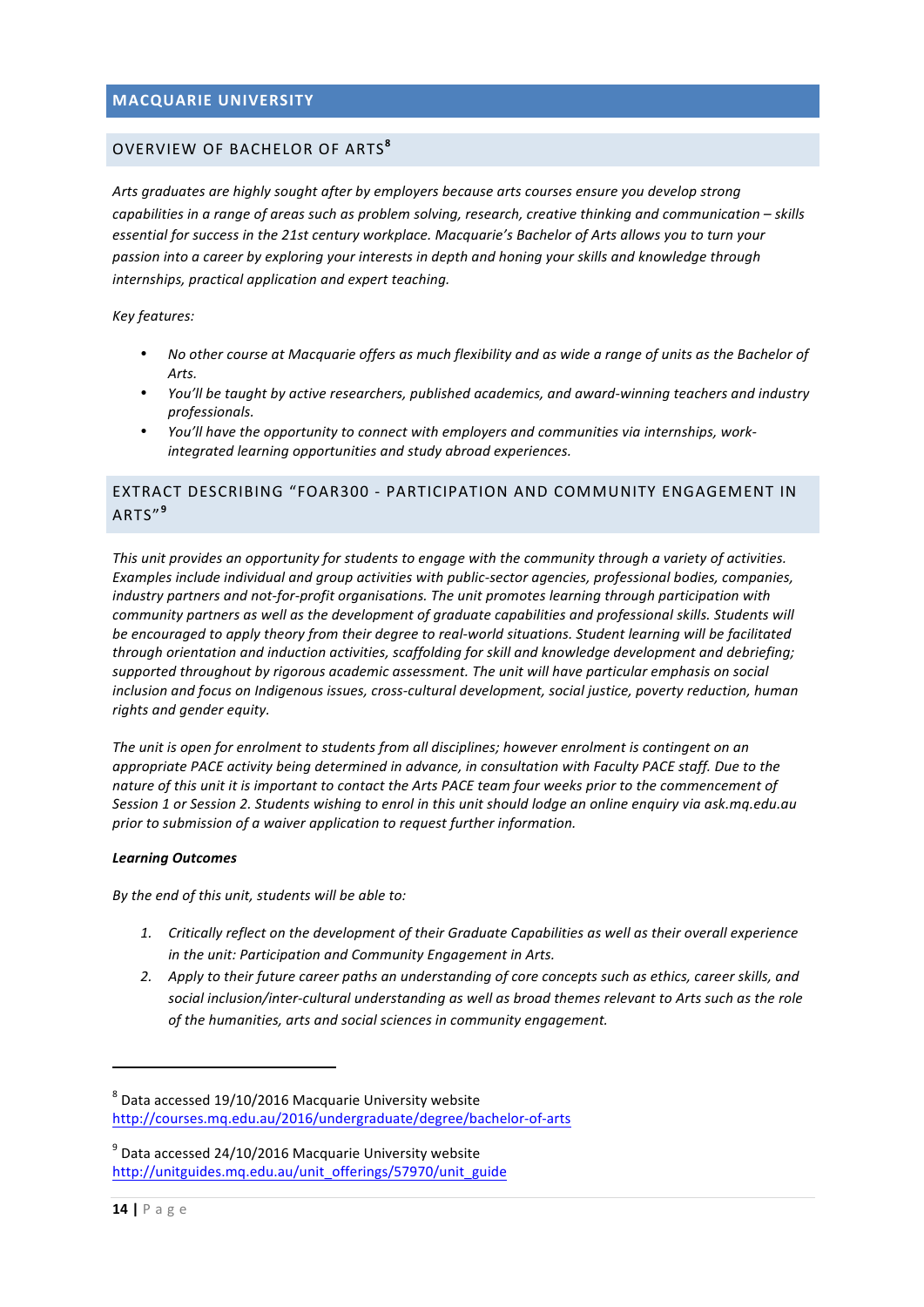- 3. Understand the ways in which they have, through engagement with the community, actively *contributed to the wellbeing of people and the planet.*
- 4. Recognise how their engagement with the community has facilitated mutually beneficial opportunities *for the generation and the sharing of knowledge.*
- 5. Apply the knowledge they have acquired in the classroom to real life situations such as those experienced in their activity.
- 6. Have an enhanced sense of ways in which they have more broadly contributed to a socially inclusive and sustainable society through FOAR300 as a whole.

#### *Activities*

- *Workshops:* 9 x2 hour workshops = 18 hours
- Online modules:  $4x2$  hour modules = 8 hours
- *PACE Activity = 50 hours (minimum)*
- *Assignments = 50 hours*
- *Class preparation and reflection = 24 hours*
- *Total = 150 hours*

#### DISCUSSION WITH THE ACADEMIC DIRECTOR OF PACE FROM THE FACULTY OF ARTS

"FOAR300 Participation and Community Engagement in Arts" is seen as a non-discipline specific unit which does not limit enrolment by anything other than maturity. Students have to be in their third year of study. There is no assumption of knowledge as students come from many different discipline backgrounds which is one of the first challenges of providing this kind of experience. The unit has to be broad enough to cover all of these different disciplines and still provide an interesting and useful experience.

There has been a growing enrolment in PACE. PACE is a compulsory part of the program. In 2015, 1500 students were enrolled in a PACE unit. In 2016, there will be approximately 2000 and then in 2017 it will be 2500. All these students can't be accommodated in one unit and to meet this challenge the PACE people have been working with staff within the disciplines to source units that already provide a practical component or alternatively help them develop a new unit. The FOAR300 unit is external to this development process within the faculties. It provides a more general non-disciplinary specific experience across the Arts faculty. It currently sits as an additional option or as an elective within some of the programs.

The compulsory nature of PACE will only become a very real issue in 2018 as students enrolled this year come up against it as a hurdle. This is the first year Macquarie will have to manage the compulsory nature of the program with students who may not be interested and/or willing. To mitigate this potential challenge the institution is developing units of study that will be embedded at the 100 and 200 levels through to the capstone/PACE unit at 300 level. This will provide essential scaffolding for students in the build up to their final year PACE unit. For example, the developed 100 level unit is about the student knowing who they are, what skills they have and what skills they will need to go further in their degree.

The director suggested the program was:

*"How to be an Arts student 101". Which includes asking questions like where are you headed with this?* What sorts of things will you need to do in the next three years to get your degree? In the 200 *level* we have built in a lot more scaffolding around reflection and around getting students thinking *about* what sort of skills they will want to develop in their PACE unit which will be coming up in their next year. What sort of work do you like doing etc?

While the 200 and 300 units are still in development it appears they will provide the student with a scaffolded experience that leads them through to having the ability to communicate their own employability. How do you explain to an employer what you have done? How do you connect up the different experiences along the way and then articulate them? The director suggested that this was one of the major challenges for BA students in particular. She comments: "They know a lot of things, however they have a hard time connecting them with things that are happening outside of the university and packaging them for a future employer." She also suggests that part of the solution is to make what is implicit, explicit for the students.